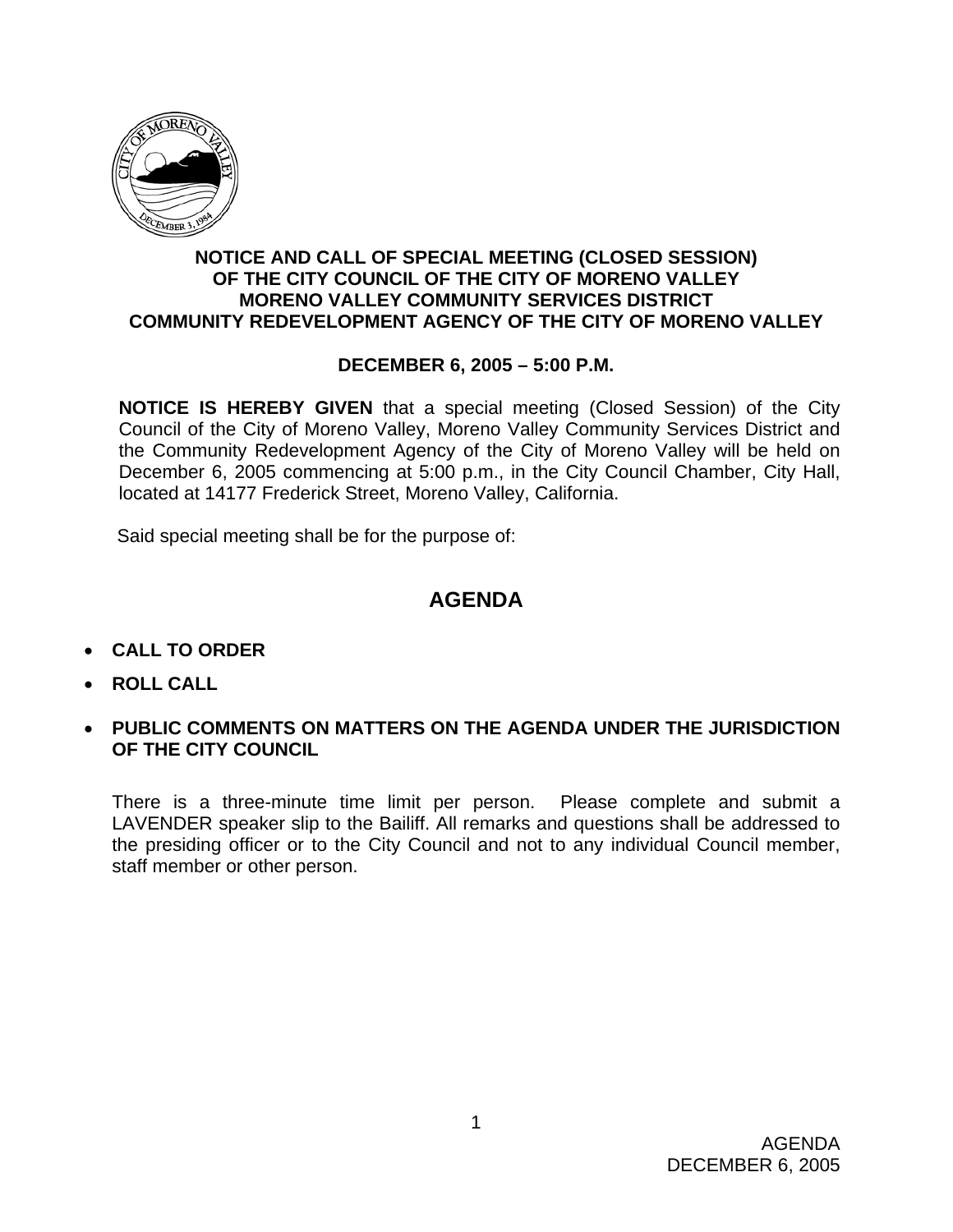#### **CLOSED SESSION**

A Special Meeting (Closed Session) of the City Council of the City of Moreno Valley, Moreno Valley Community Services District and the Community Redevelopment Agency of the City of Moreno Valley will be held in the Finance Conference Room, Second Floor, City Hall, located at 14177 Frederick Street, Moreno Valley, California. The City Council will meet in Closed Session to confer with its legal counsel regarding the following matter and any additional matter(s) publicly and orally announced by the City Attorney in the Council Chamber at the time of convening the Closed Session. The Closed Session will be held pursuant to Government Code:

1) SECTION 54956.9(a) – CONFERENCE WITH LEGAL COUNSEL – EXISTING **LITIGATION** 

| a)            | Case:<br>Court:<br>Case No.: | Fitch v. City of Moreno Valley, et al.<br><b>Riverside Superior Court</b><br><b>RIC 414978</b>                                |
|---------------|------------------------------|-------------------------------------------------------------------------------------------------------------------------------|
| b)            | Case:<br>Court:              | Joe & Joyce Teague v. City of Moreno Valley, et al.<br>United States District Court for the Central District of<br>California |
|               | Case No.:                    | ED CV 04-00926 TJH (MC)                                                                                                       |
| $\mathsf{c})$ | Case:<br>Court:<br>Case No.: | Webb v. City of Moreno Valley, et al.<br><b>Riverside Superior Court</b><br><b>RIC 426839</b>                                 |
| d)            | Case:<br>Court:<br>Case No.  | Bond Blacktop v. City of Moreno Valley<br><b>Riverside Superior Court</b><br>RIC 423517                                       |
| e)            | Case:<br>Court:<br>Case No.: | Rados v. City of Moreno Valley<br><b>Riverside Superior Court</b><br><b>RIC 425323</b>                                        |
| f)            | Case:<br>Court:<br>Case No.  | Theresa Fontno v. City of Moreno Valley, et al.<br><b>Riverside Superior Court</b><br>RIC 436322                              |
| g)            | Case:<br>Court:<br>Case No.: | Mireles & Beeler v. City of Moreno Valley<br><b>Riverside Superior Court</b><br><b>RIC 433878</b>                             |
| h)            | Case:<br>Court:<br>Case No.: | Monaco v. City of Moreno Valley, et al.<br><b>Riverside Superior Court</b><br>RIC 428221                                      |